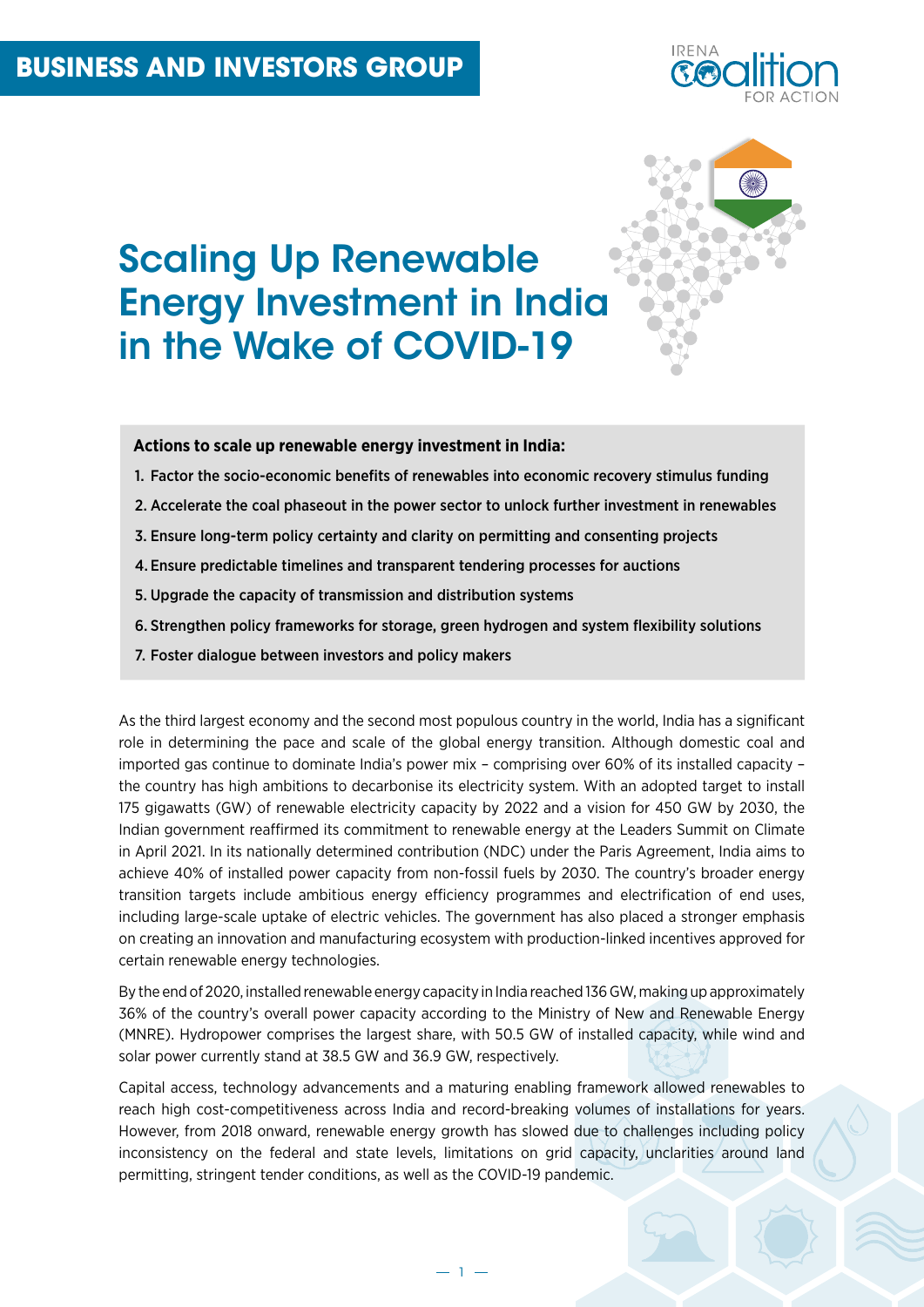

As a result, government renewable energy tenders have been hampered, with nearly one-third of wind auctions going unsubscribed or cancelled in the last three years and some delays to solar tenders. Addressing these challenges could rapidly accelerate progress towards India's 2030 renewable energy target and maximise its potential to unlock significant socio-economic benefits, including increased employment, gross domestic product (GDP) and welfare gains. Targeted "push and pull" measures and further removal of market and regulatory barriers are required to restore the renewable energy sector's pace of growth, reduce the cost of capital and attract substantial investment for new projects, including through corporate sourcing.

The IRENA Coalition for Action Business and Investors Group, which brings together leading renewable energy players, sees tremendous potential for further investments in India. The group represents a significant portfolio of renewable energy assets worldwide and is planning to further contribute substantial additional investments needed for a green economic recovery post-COVID-19 and to reach global climate objectives. From an industry point of view and based on its engagement in the Indian market, the Business and Investors Group has put together the following key recommendations that the government may wish to consider to further accelerate renewable energy deployment:

## **1. Factor the socio-economic benefits of renewable energy into economic recovery stimulus funding**

Renewable energy can play a vital role in advancing a green post-COVID recovery and local development. While the government introduced policy measures at an early stage to mitigate COVID-19 impacts on the renewable energy industry and the power sector broadly, much of the stimulus funding continues to be directed towards the fossil fuel sector. Steering investment away from fossil fuels and towards renewables has the potential to bring massive socio-economic benefits to the country and avoid stranded assets. Under the IRENA Transforming Energy Scenario, India's GDP could grow by an average of 1.4% per year from now until 2030 and by an average of 1.7% per year from 2030 until 2050 compared to the Planned Energy Scenario. More importantly, a large number of energy transitionrelated jobs would be created, outnumbering jobs lost in the fossil fuel sector. According to IRENA, jobs in renewables would reach up to 2.4 million in 2030 and 3.4 million in 2050. With the addition of energy efficiency and system flexibility jobs, the numbers would amount to 4.7 million in 2030 and 6.4 million in 2050.

### **2. Accelerate the coal phaseout in the power sector to unlock further investment in renewables**

Excess capacity and already-stressed fossil fuel assets make it less economical than ever to invest in new conventional power generation. Renewables are already the most affordable energy resources on India's grid. For example, at USD 0.045/kWh, the weighted average of newly commissioned utility-scale solar PV projects was the most competitive globally in 2019. This represented a decline of 85% from its value in 2010, driven by total installed costs reduction of 88% during the period. (IRENA 2019). The cost disparity with coal will continue to widen, as auction and tender results suggest a cost of electricity between USD 0.03 and 0.04/kWh in 2021. Although this provides renewable energy with a higher market value, the current blended approach to coal and renewables sends unclear signals to investors. The government may consider committing to an ambitious timeline for coal phaseout while putting in place adequate policy and financing instruments to ensure a just transition for regions and populations relying on the formal and informal coal economy. Removing subsidies for coal will level the playing field for renewable energy and enable substantial public savings that could be channelled into additional investment in energy transition-related technologies and infrastructure.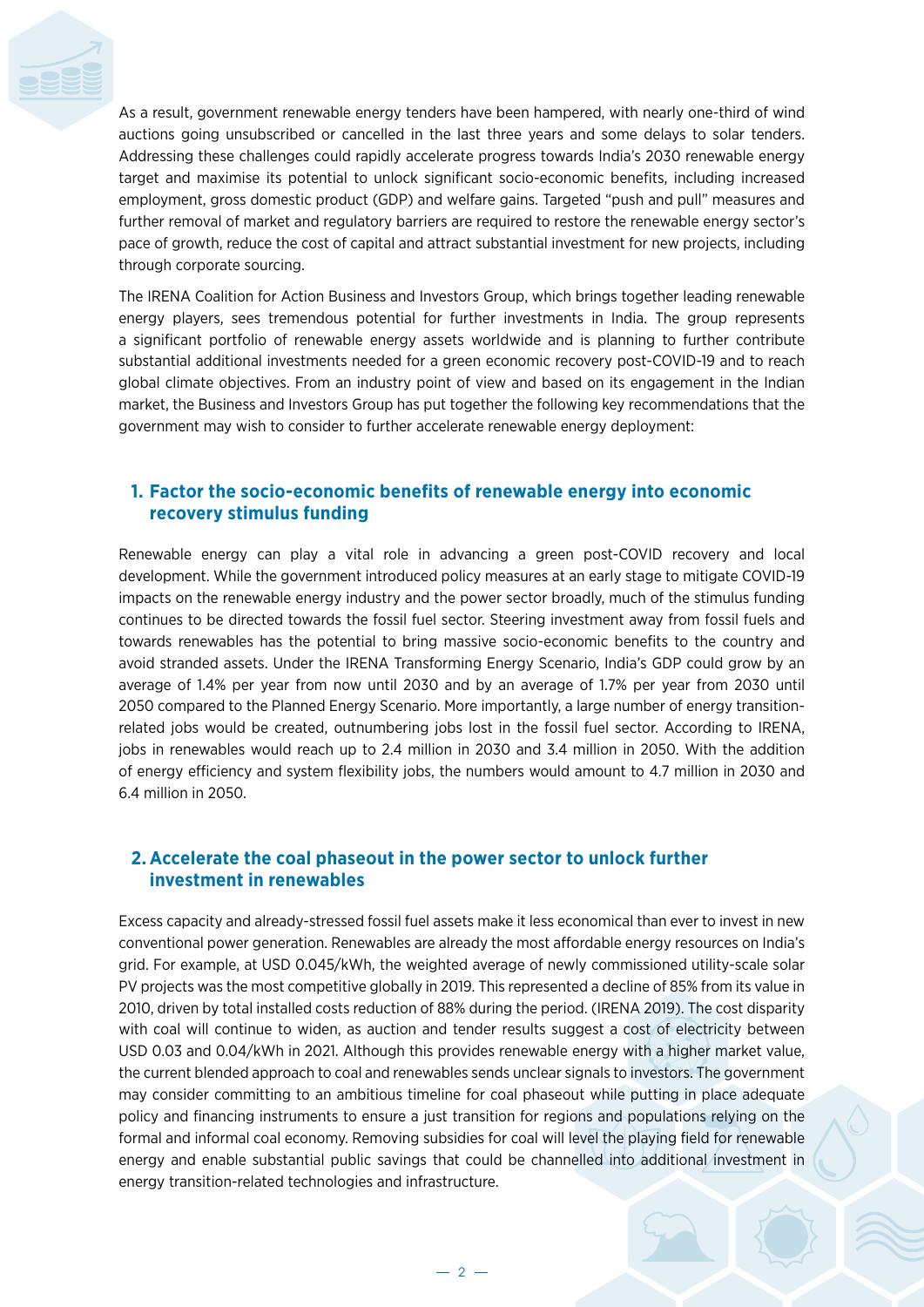

# **3. Ensure long-term policy certainty and clarity on permitting and consenting for renewable energy projects**

India's renewable energy sector has attracted significant interest from public and private investors, both domestic and foreign. However, investor appetite – including for corporate sourcing – has been impacted by policy and regulatory uncertainties in recent years.

The main areas of concern in this regard are delayed/cancelled tendering schemes, renegotiated power purchase agreements (PPAs), delayed payments, delayed grid connectivity and retrospective changes in land acquisition. In the wind sector, changes in land policies have impacted the timelines and costs of many projects awarded under central auctions. A long-term and stable policy framework, as well as clarity on land availability, allotment and permitting, is key to investors' confidence in India's renewable energy sector and to prevent project delays. In light of limited land availability, the government may want to further explore the possibility for offshore wind and floating solar PV already trending in some states. The policy framework for deploying renewables in non-electricity sectors such as the heating/ cooling and transport sectors also needs to be strengthened. With transport sector electrification being supported through national schemes, such as the Faster Adoption and Manufacturing of (Hybrid &) Electric Vehicles (FAME), and state-level dedicated electric vehicle policies, coupling with renewable power should be actively pursued to maximise economic and environmental benefits.

# **4.Ensure predictable timelines and transparent tendering processes for renewable energy auctions**

Due to the slowdown in renewable electricity deployment in recent years, risk perceptions for investors in new renewable energy assets have increased in India. A clear and long-term schedule/trajectory for upcoming auctions would allow developers to better plan their participation, adjust their expectations and quote sustainable tariffs in their proposals. Additionally, introducing a long-term plan and steady stream of new projects helps the government promote the development of a local industry. Currently, aggressive tariff setting to win tenders at any price leads to developers not being able to build the plants. There are a variety of auction design elements that could address this problem, such as bid bonds, project completion bonds, floor prices, etc. On other occasions, tenders have been undersubscribed and cancelled because bid prices were deemed to be too high, even when they were below the ceiling price.

## **5. Upgrade the capacity of transmission and distribution systems**

To realise India's ambitious renewable energy targets, there is a need to continue attracting investment into the grid and its modernisation to enable renewable capacity growth, both for the transmission and distribution network. The lack of short and long-term grid visibility has been a growing concern for the renewable energy industry and sometimes is cited as a reason for low participation in auctions. In some areas in India, land availability and high resource potential sites around substations have resulted in grid congestion. Planning timelines for grid connection outpace plans for grid augmentation, resulting in delayed projects. Grid augmentation and construction of additional substations should be prioritised to ensure that renewable energy can be widely integrated across the country. In the process of grid modernisation, the government may also opt to implement technical improvements for forecasting and smart distribution systems, in order to support balancing with a larger share of renewable energy. The introduction of long-term auction schedules, as highlighted above, would further provide better guidance for planning the grid infrastructure and ensure smooth integration of the stream of new projects.